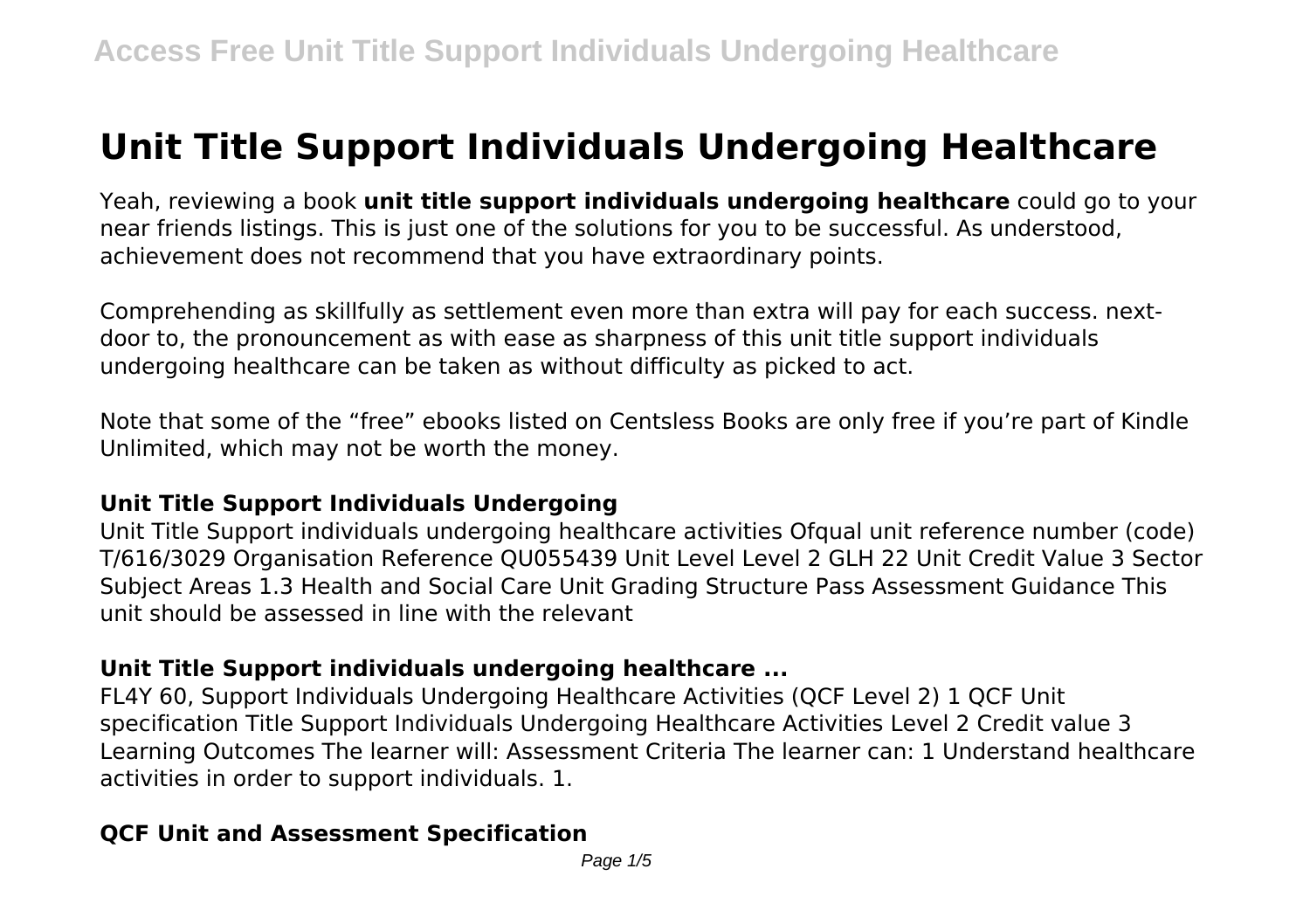Unit title: Support individuals undergoing healthcare activities Level: 2 Credit value: 3 GLH: 22 TQT: 30 Unit code: PT1/2/NQ/093 Unit reference number: Y/508/2210 Unit aim: To learn how to support individuals undergoing healthcare activities Learning Outcomes Assessment Criteria The learner will: The learner can: 3.

## **Unit title: Support individuals undergoing healthcare ...**

Unit Title Support individuals undergoing healthcare activities Ofqual unit reference number (code) L/601/8725 Organisation Reference QU028835 Unit Level Level 2 Unit Sub Level None GLH 22 Unit Credit Value 3 Sector Subject Areas • 1.3 Health and Social Care Unit Grading Structure Pass Availability Shared Restricted Organisations N/A Assessment Guidance This unit must be assessed in accordance with Skills for Care

#### **Unit Title Support individuals undergoing healthcare ...**

Unit Title: Support Individuals Undergoing Healthcare Activities Unit Level: Two Unit Credit Value: 3 GLH: 22 AIM Awards Unit Code: PT2/2/EA/006 Unique Reference Number: L/601/8725 1 Version 1 – February 2013 AIM Awards This unit has 4 learning outcomes. LEARNING OUTCOMES ASSESSMENT CRITERIA The learner will: The learner can: 1.

### **Unit Title: Support Individuals Undergoing Healthcare ...**

Unit title: Support Individuals Undergoing Healthcare Activities 2. Be able to prepare individuals to undergo healthcare activities. 2.1. Confirm the individual's identity and gain valid consent. 2.2. Describe any concerns and worries that an individual may have in relation to healthcare activities. 2.3. Describe ways of responding to these ...

### **This unit has 4 learning outcomes - OCNLondon**

Unit 224 Support individuals undergoing healthcare activities 63 Unit 228 Support individuals to eat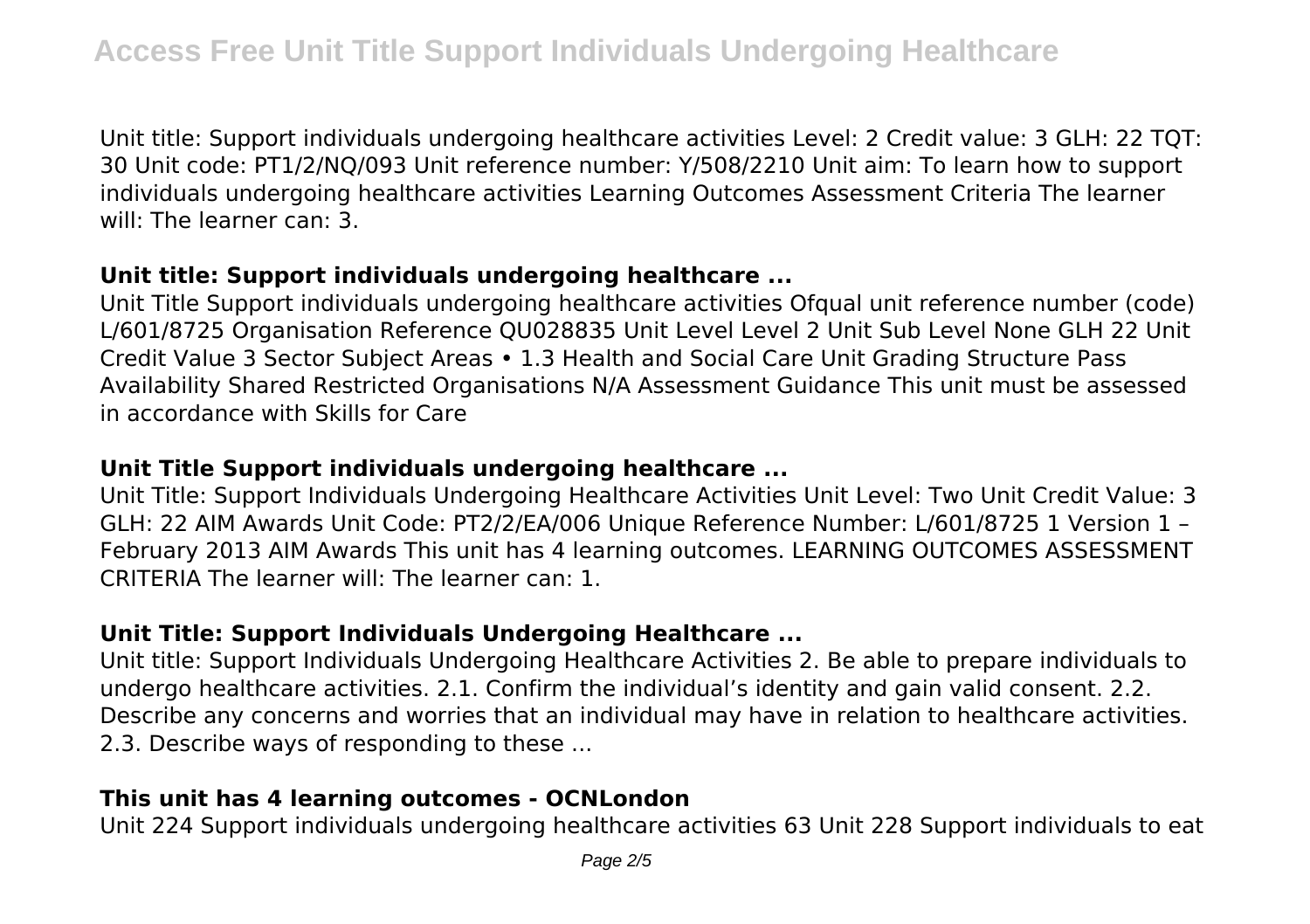and drink 66 Unit 230 Promotion of General Health and Well ‐being 69 Unit 231 Contribute to the care of a deceased person 71 ... Guilds unit number Unit title Credit ...

## **Level 2 Diploma in Care (3095 21)**

Unit 105: Support individuals who are distressed 490 Unit 106: Facilitate learning and development activities to meet individual needs and preferences 494 Unit 107: Support individuals undergoing health care activities 499 Unit 108: Enable individuals to develop strategies to manage their behaviour 504

#### **Pearson BTEC Level 3 Diploma in Healthcare Support**

Unit title 17 Unit reference number 17 Level 17. Credit value 17 Guided learning hours 17 Unit aim 17 ... Unit 16: Support individuals undergoing healthcare activities 77 Unit 17: Provide support to continue recommended therapies 81 Unit 18: Work with families, carers and individuals during times of ...

## **Pearson Edexcel Level 3 Certificate in Working in End of ...**

Can be taken to a local DMV for your paper title. Order Proof of Payoff. Option 2: Order a Duplicate Title. Due to the complex nature of this type of transaction, a duplicate title order cannot be made on the MyTitleSupport web site. Contact Us. Please call us at to learn more. Close.

## **MyTitleSupport**

Unit 640 Support individuals to stay safe from harm or abuse

# **(DOC) Unit 640 Support individuals to stay safe from harm ...**

Assessor Use Only-Assessment Criteria Met Learner to provide narrative under each statement of how they meet the criteria. You must provide answers to each question that allow your assessor to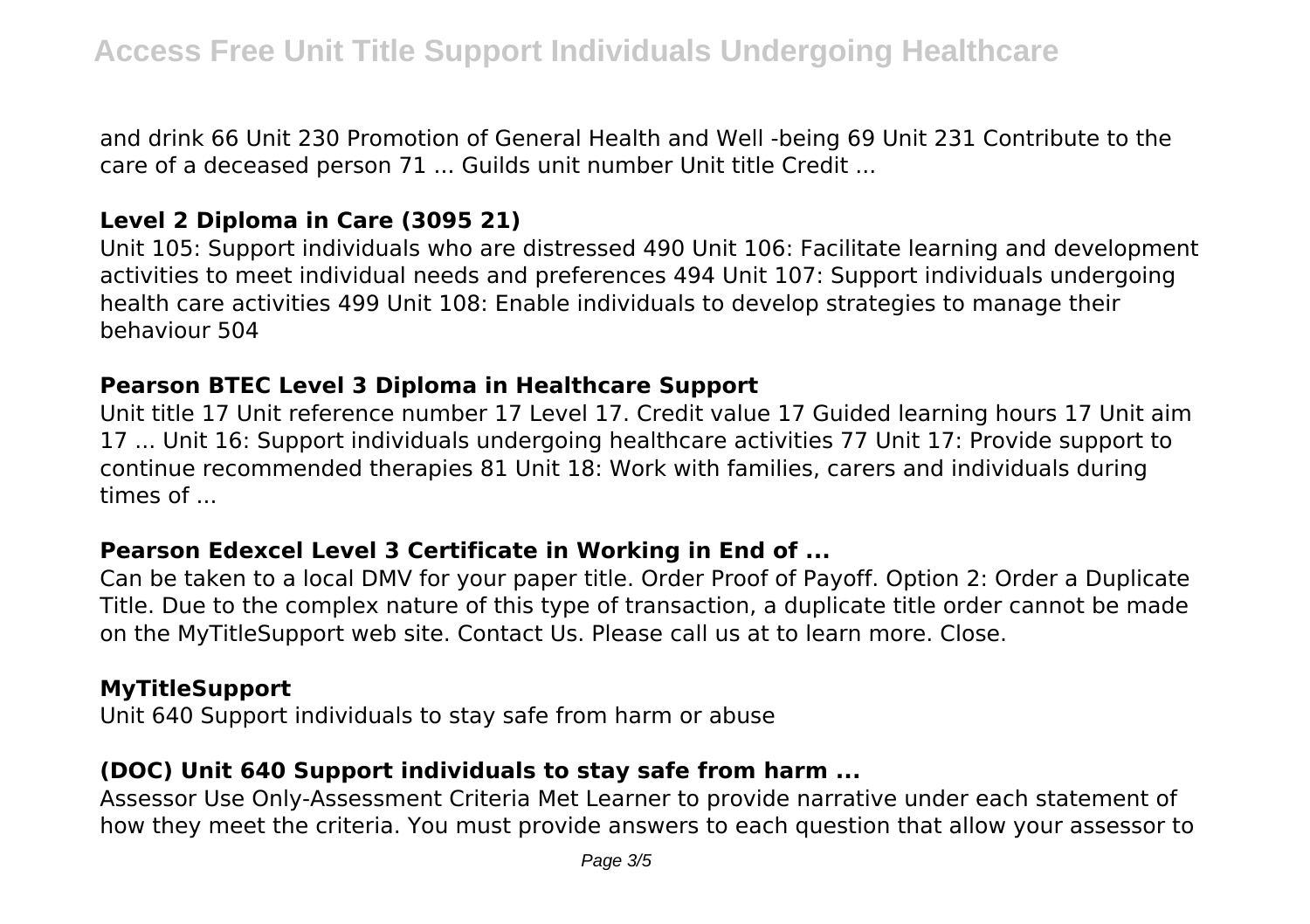properly assess what work duties you are doing or what

### **(DOC) Learner statement Level 3 Diploma Health and Social ...**

All unit owners in a unit title property make up the body corporate, and they must hold an AGM at least once a year to discuss body corporate matters and vote on decisions affecting the complex. The body corporate is responsible for managing finance and administration relating to the common areas, and the property as a whole.

#### **About unit titles and body corporate » Unit Titles**

Official Title: Prospective, Double Blind, Placebo Control, Study of Acetaminophen iv on Hospital Length of Stay in Morbidly Obese Individuals Undergoing Elective Laparoscopic Sleeve Gastrectomy: Actual Study Start Date : February 2016: Actual Primary Completion Date : January 2017: Actual Study Completion Date : January 2017

### **Prospective, Double Blind, Placebo Control, Bariatric IV ...**

(un)silenced: Journeys through Ohio State's Title IX process is a four-part series about Title IX at Ohio State. It centers on the voices of students who experienced sexual violence while at the ...

## **(un)silenced: Journeys through Ohio State's Title IX process**

The Duke of Sussex, 35, referred to his 'Walking With the Wounded family' during the short video clip, which was shared with soldiers set to take on a grueling trek across a desert this autumn.

### **The Duke of Sussex sends video of support to soldiers in ...**

Nursing Assistant/Unit Coordinator, COVID Unit Job ID: 89847 ; Job Category: Clinical Support Specialty Area: Clinical Support Primary Shift: Night Work Schedule: Full Time Nights, 11p-7:30a Penn Medicine Entity: Chester County Hospital